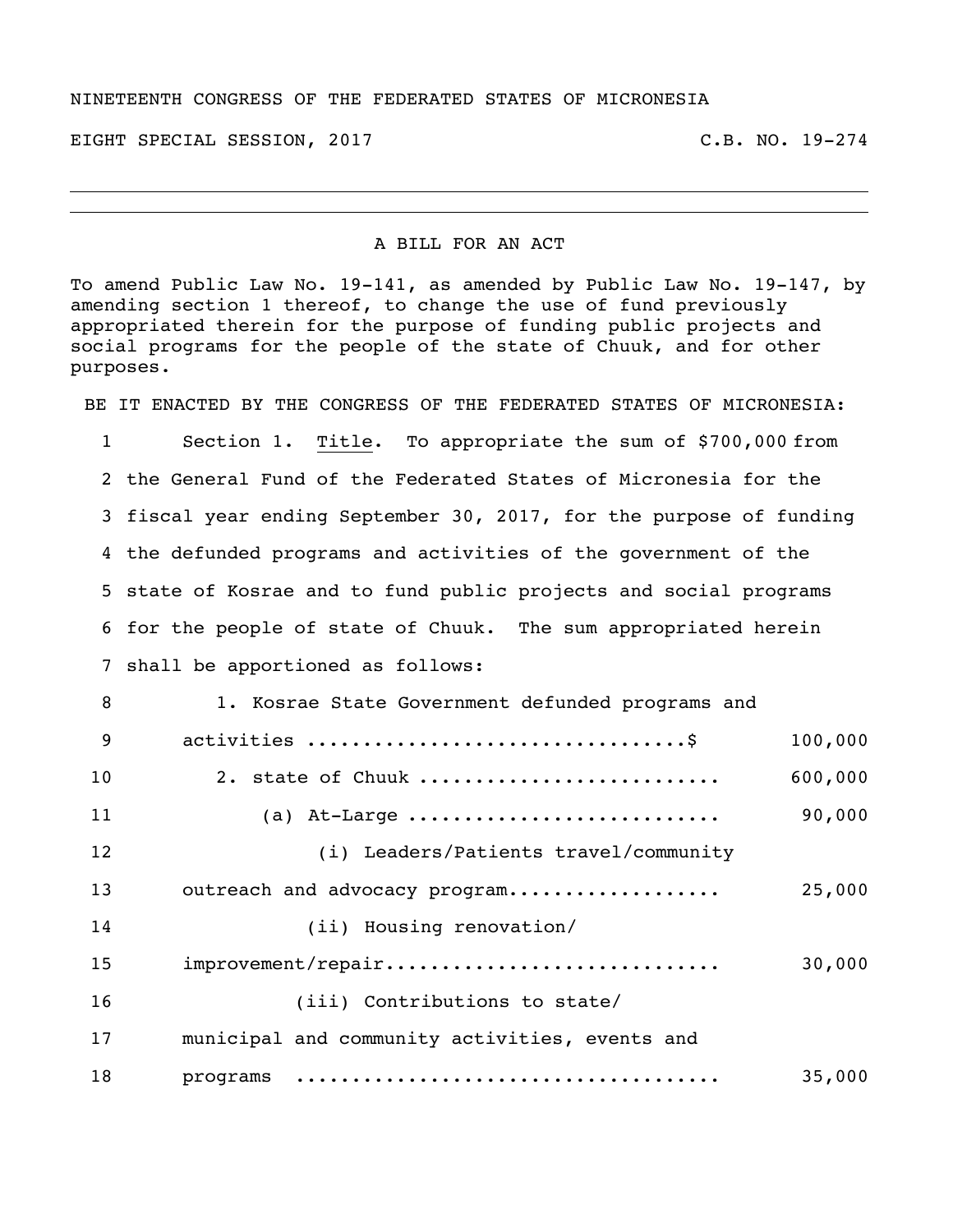| $\mathbf{1}$   | (b) Election District No. 1  \$                               | 90,000  |
|----------------|---------------------------------------------------------------|---------|
| $\overline{2}$ | (i) [Feasibility study for a                                  |         |
| 3              | seaport in the Mortlock region] Mortlock islands' seaport and |         |
| 4              | airport terminal buildings construction                       | 90,000  |
| 5              | (c) Election District No. 2                                   | 115,000 |
| 6              | (i) Food security program                                     | 20,000  |
| $\overline{7}$ | (ii) Housing and community                                    |         |
| 8              | Halls rehabilitation                                          | 40,000  |
| 9              | $(iii)$ Travel needs                                          | 30,000  |
| 10             | (iv) Fishing project                                          | 15,000  |
| 11             | $(v)$ Youth events/activities                                 | 5,000   |
| 12             | (vi) POL/Freight/Charter                                      | 5,000   |
| 13             | Election District No. 3.<br>(d)                               | 110,000 |
| 14             | (i) Fishing project                                           | 30,000  |
| 15             | (ii) Multipurpose building                                    | 30,000  |
| 16             | (iii) Food relief program                                     | 30,000  |
| 17             | (iv) Community outreach                                       |         |
| 18             | and advocacy program                                          | 20,000  |
| 19             | (e) Election District No. 4.                                  | 90,000  |
| 20             | (i) Fishing project                                           | 30,000  |
| 21             | (ii) Community outreach and                                   |         |
| 22             | advocacy programs                                             | 30,000  |
| 23             | $(iii)$ Low income housing repair $\dots$ .                   | 30,000  |
| 24             | (f) Election District No. 5.                                  | 105,000 |
| 25             | (i) POL/Freight/Charter                                       | 30,000  |